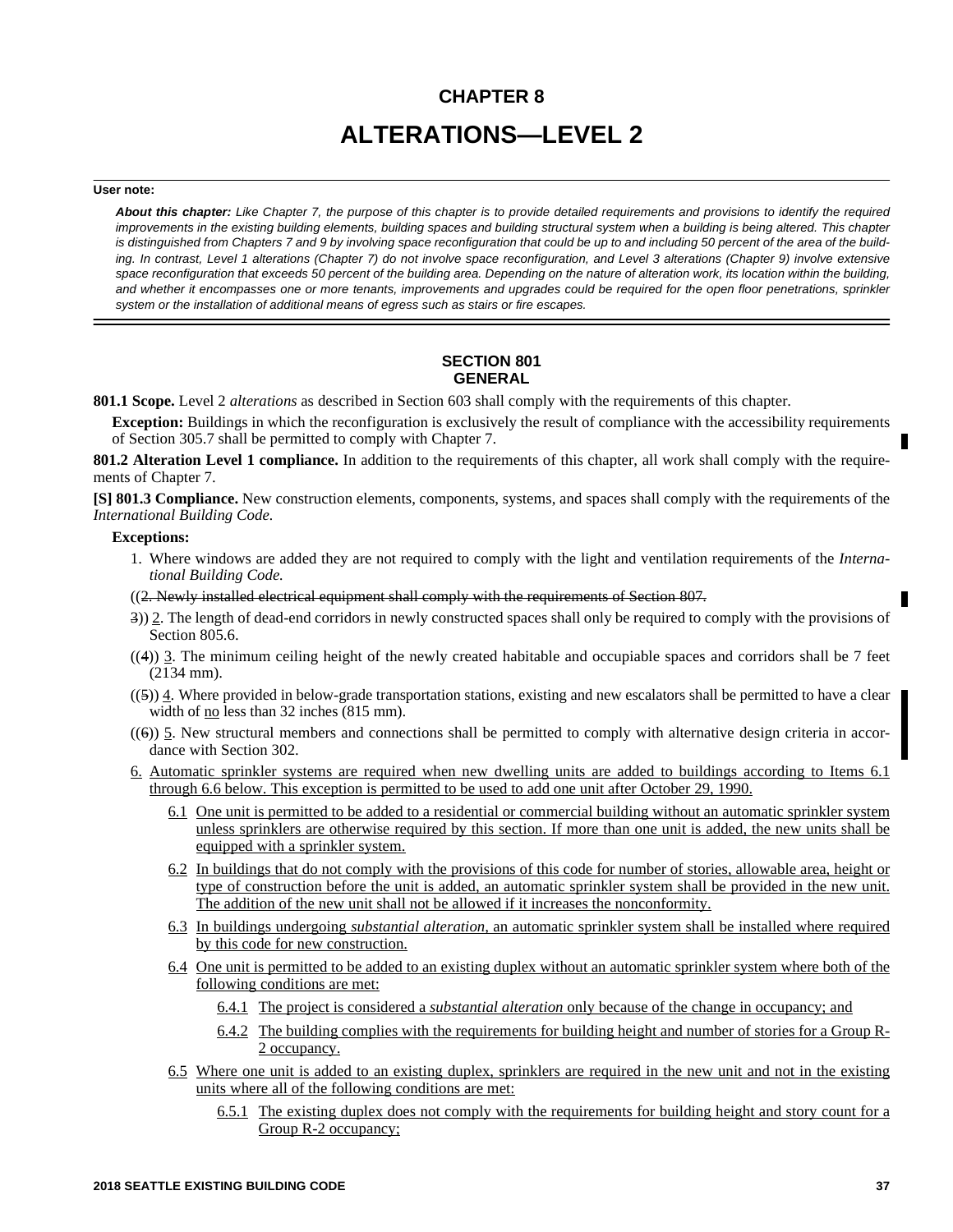- 6.5.2 The project is considered a *substantial alteration* only because of the change in occupancy;
- 6.5.3 The new unit is constructed as an addition to the duplex;
- 6.5.4 The new unit is separated from the existing duplex by a fire wall; and
- 6.5.5 The addition by itself complies with the requirements for a Group R-2 occupancy.
- 6.6 A sprinkler system is not required when a Group U occupancy that is accessory to a Group R-3 occupancy is converted to a dwelling unit.
- 7. Ceilings in basements are permitted to project to within 6 feet 8 inches (2032 mm) of the finished floor, and beams, girders, ducts or other obstructions are permitted to project to within 6 feet 4 inches (1931 mm) of the finished floor.
- 8. Ceiling height in buildings in existence prior to October 17, 1979, shall be permitted to comply with rules promulgated by the *code official*.

# **SECTION 802 BUILDING ELEMENTS AND MATERIALS**

**802.1 Scope.** The requirements of this section are limited to *work areas* in which Level 2 *alterations* are being performed and shall apply beyond the work area where specified.

802.2 Vertical openings. Existing vertical openings shall comply with the provisions of Sections 802.2.1, 802.2.2 and 802.2.3.

**[S] 802.2.1 Existing vertical openings.** Existing interior vertical openings connecting two or more floors shall be enclosed with *approved* assemblies having a fire-resistance rating of not less than 1 hour with *approved* opening protectives.

**Exceptions:**

- 1. Where vertical opening enclosure is not required by the *International Building Code* or the *International Fire Code*.
- 2. Interior vertical openings other than stairways may be blocked at the floor and ceiling of the *work area* by installation of not less than 2 inches (51 mm) of solid wood or equivalent construction.
- 3. The enclosure shall not be required where:
	- 3.1. Connecting the main floor and mezzanines; or
	- 3.2. All of the following conditions are met:
		- 3.2.1. The communicating area has a low-hazard occupancy or has a moderate-hazard occupancy that is protected throughout by an automatic sprinkler system.
		- 3.2.2. The lowest or next-to-the-lowest level is a street floor.
		- 3.2.3. The entire area is open and unobstructed in a manner such that it is reasonable to assume that a fire in any part of the interconnected spaces will be readily obvious to all of the occupants.
		- 3.2.4. Exit capacity is sufficient to provide egress simultaneously for all occupants of all levels by considering all areas to be a single floor area for the determination of required exit capacity.
		- 3.2.5. Each floor level, considered separately, has not less than one-half of its individual required exit  $\blacksquare$ capacity provided by an exit or exits leading directly out of that level without having to traverse another communicating floor level or be exposed to the smoke or fire spreading from another communicating floor level.
- 4. In Group A occupancies, a minimum 30-minute enclosure shall be provided to protect all vertical openings not exceeding three stories.
- 5. In Group B occupancies, a minimum 30-minute enclosure shall be provided to protect all vertical openings not exceeding three stories. This enclosure, or the enclosure specified in Section 802.2.1, shall not be required in the following locations:
	- 5.1. Buildings not exceeding  $3,000$  square feet  $(279 \text{ m}^2)$  per floor.
	- 5.2. Buildings protected throughout by an *approved* automatic fire sprinkler system.
- 6. In Group E occupancies, the enclosure shall not be required for vertical openings not exceeding three stories where the building is protected throughout by an *approved* automatic fire sprinkler system.
- 7. In Group F occupancies, the enclosure shall not be required in the following locations:
	- 7.1. Vertical openings not exceeding three stories.
	- 7.2. Special-purpose occupancies where necessary for manufacturing operations and direct access is provided to not fewer than one protected stairway.
	- 7.3. Buildings protected throughout by an *approved* automatic sprinkler system.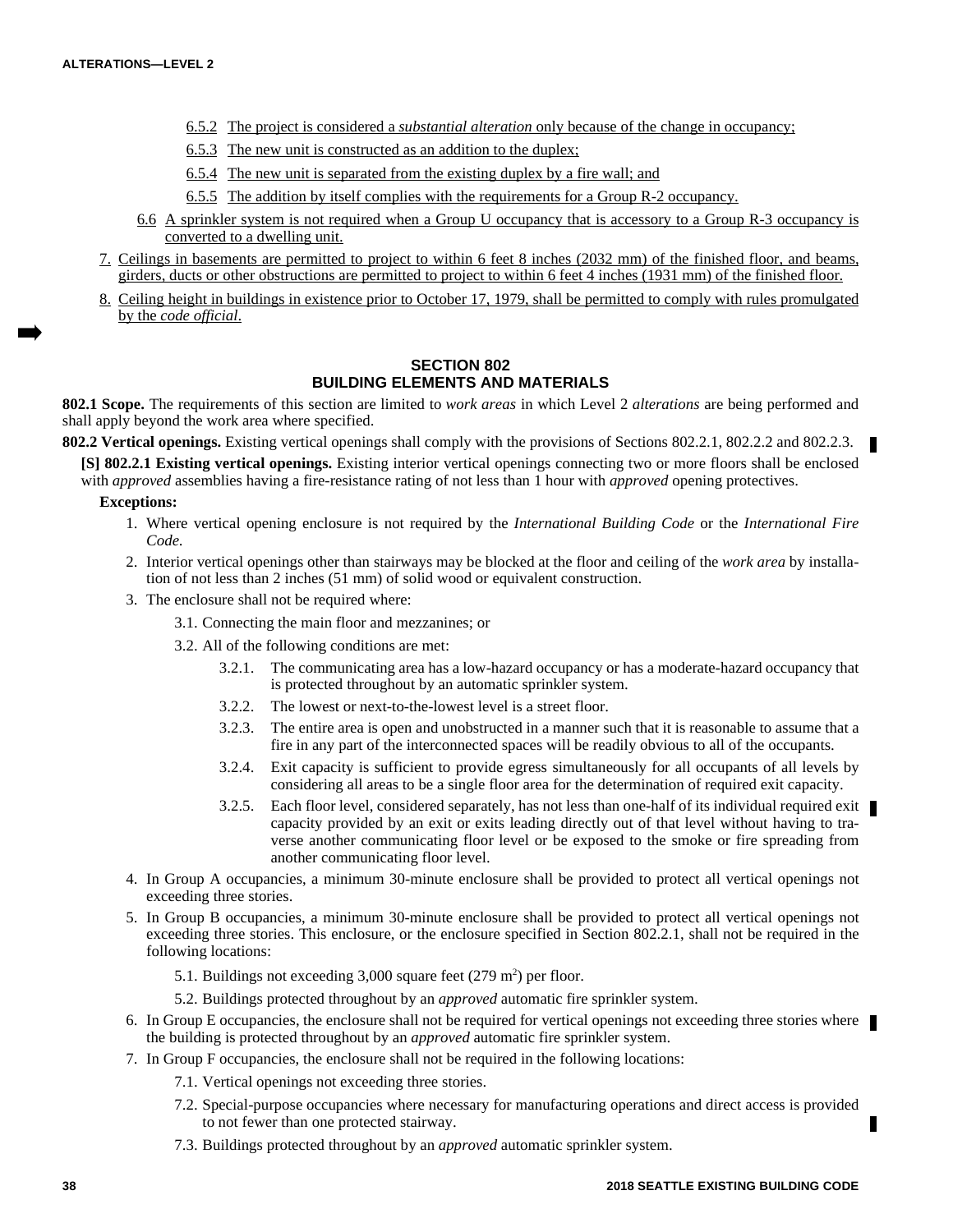- 8. In Group H occupancies, the enclosure shall not be required for vertical openings not exceeding three stories where necessary for manufacturing operations and every floor level has direct access to not fewer than two remote enclosed stairways or other *approved* exits.
- 9. In Group M occupancies, a minimum 30-minute enclosure shall be provided to protect all vertical openings not exceeding three stories. This enclosure, or the enclosure specified in Section 802.2.1, shall not be required in the following locations:
	- 9.1. Openings connecting only two floor levels.
	- 9.2. Occupancies protected throughout by an *approved* automatic sprinkler system.
- 10. In Group R-1 occupancies, the enclosure shall not be required for vertical openings not exceeding three stories in ((the following locations: 10.1. Buildings)) buildings protected throughout by an *approved* automatic sprinkler system.
	- ((10.2. Buildings with less than 25 dwelling units or sleeping units where every sleeping room above the second floor is provided with direct access to a fire escape or other *approved* second exit by means of an *approved* exterior door or window having a sill height of not greater than 44 inches (1118 mm) and where both of the following conditions are met:
		- 10.2.1. Any exit access corridor exceeding 8 feet (2438 mm) in length that serves two means of egress, one of which is an unprotected vertical opening, shall have not fewer than one of the means of egress separated from the vertical opening by a 1-hour fire barrier.
		- 10.2.2. The building is protected throughout by an automatic fire alarm system, installed and supervised in accordance with the *International Building Code*.))
- 11. In Group R-2 occupancies, a minimum 30-minute enclosure shall be provided to protect all vertical openings not exceeding three stories. This enclosure, or the enclosure specified in Section 802.2.1, shall not be required in the following locations:
	- 11.1. Vertical openings not exceeding two stories with not more than four dwelling units per floor.
	- 11.2. Buildings protected throughout by an *approved* automatic sprinkler system.
	- ((11.3. Buildings with not more than four dwelling units per floor where every sleeping room above the second floor is provided with direct access to a fire escape or other *approved* second exit by means of an *approved* exterior door or window having a sill height of not greater than 44 inches (1118 mm) and the building is protected throughout by an automatic fire alarm system complying with Section 803.4.
- 12. One- and two-family dwellings.
- 13)) 12. Group S occupancies where connecting not more than two floor levels or where connecting not more than three floor levels and the structure is equipped throughout with an *approved* automatic sprinkler system.
- $((14))$  13. Group S occupancies where vertical opening protection is not required for open parking garages and ramps.

**802.2.2 Supplemental shaft and floor opening enclosure requirements.** Where the *work area* on any floor exceeds 50 percent of that floor area, the enclosure requirements of Section 802.2 shall apply to vertical openings other than stairways throughout the floor.

**Exception:** Vertical openings located in tenant spaces that are entirely outside the *work area*.

**802.2.3 Supplemental stairway enclosure requirements.** Where the *work area* on any floor exceeds 50 percent of that floor area, stairways that are part of the means of egress serving the *work area* shall, at a minimum, be enclosed with smoke-tight construction on the highest *work area* floor and all floors below.

**Exception:** Where stairway enclosure is not required by the *International Building Code* or the *International Fire Code*.

**802.3 Smoke compartments.** In Group I-2 occupancies where the *work area* is on a story used for sleeping rooms for more than 30 patients, the story shall be divided into not less than two compartments by smoke barrier walls in accordance with Section 407.5 of the *International Building Code* as required for new construction.

**802.4 Interior finish.** The interior finish of walls and ceilings in exits and corridors in any *work area* shall comply with the requirements of the *International Building Code*.

**Exception:** Existing interior finish materials that do not comply with the interior finish requirements of the *International Building Code* shall be permitted to be treated with an *approved* fire-retardant coating in accordance with the manufacturer's instructions to achieve the required rating.

**802.4.1 Supplemental interior finish requirements.** Where the *work area* on any floor exceeds 50 percent of the floor area, Section 802.4 shall apply to the interior finish in exits and corridors serving the *work area* throughout the floor.

**Exception:** Interior finish within tenant spaces that are entirely outside the *work area*.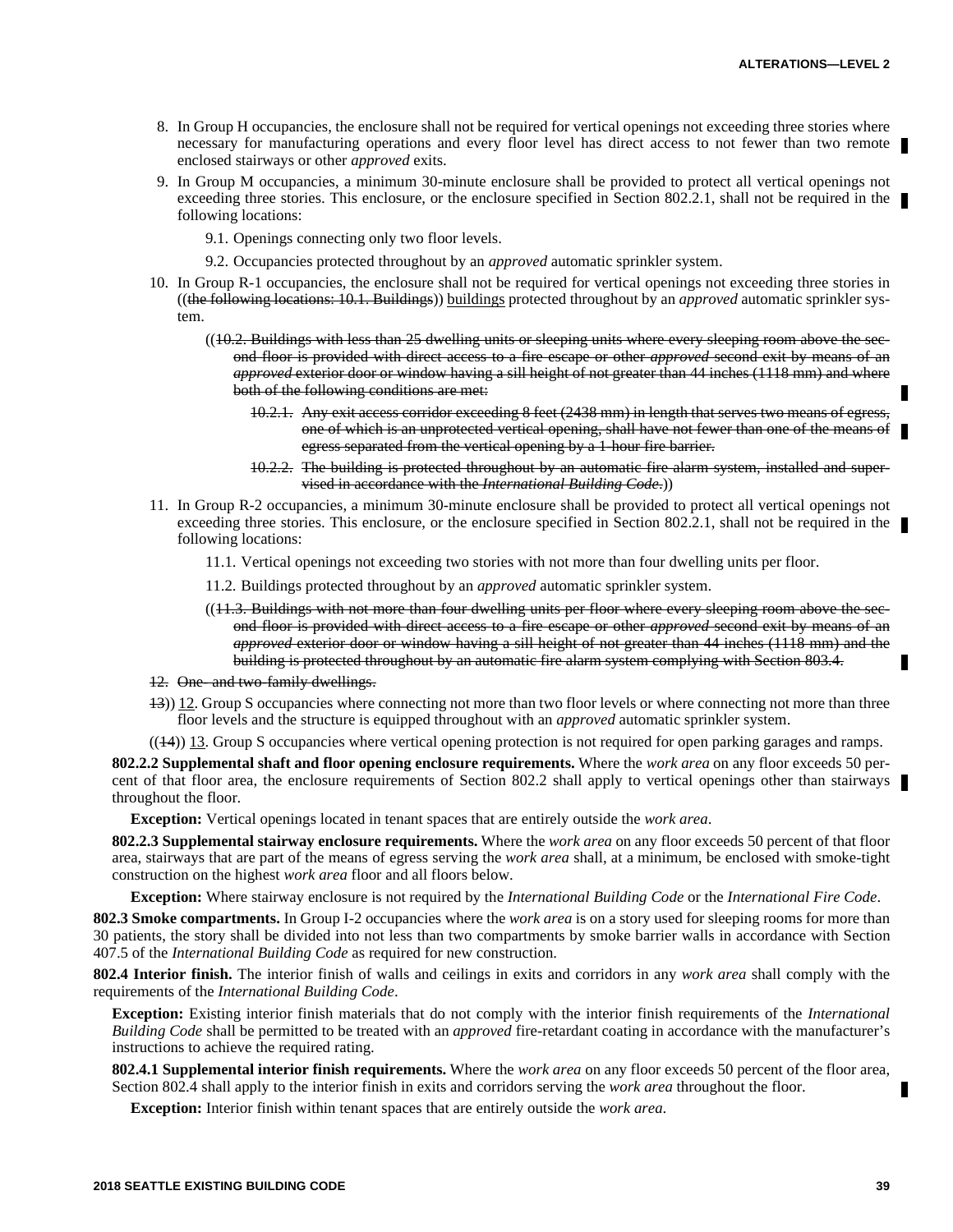**802.5 Guards.** The requirements of Sections 802.5.1 and 802.5.2 shall apply in all *work areas*.

**802.5.1 Minimum requirement.** Every portion of a floor, such as a balcony or a loading dock, that is more than 30 inches (762 mm) above the floor or grade below and is not provided with guards, or those in which the existing guards are judged to be in danger of collapsing, shall be provided with guards.

**802.5.2 Design.** Where there are no guards or where existing guards must be replaced, the guards shall be designed and installed in accordance with the *International Building Code*.

**802.6 Fire-resistance ratings.** Where *approved* by the *code official*, buildings where an automatic sprinkler system installed in accordance with Section 903.3.1.1 or 903.3.1.2 of the *International Building Code* has been added, and the building is now sprinklered throughout, the required fire-resistance ratings of building elements and materials shall be permitted to meet the requirements of the current building code. The building is required to meet the other applicable requirements of the *International Building Code*.

Plans, investigation and evaluation reports, and other data shall be submitted indicating which building elements and materials the applicant is requesting the *code official* to review and approve for determination of applying the current building code fireresistance ratings. Any special construction features, including fire-resistance-rated assemblies and smoke-resistive assemblies, conditions of occupancy, means-of-egress conditions, fire code deficiencies, *approved* modifications or *approved* alternative materials, design and methods of construction, and equipment applying to the building that impact required fire-resistance ratings shall be identified in the evaluation reports submitted.

# **SECTION 803 FIRE PROTECTION**

**[S] 803.1 Scope.** The requirements of this section shall be limited to *work areas* in which Level 2 *alterations* are being performed, and where specified they shall apply throughout the floor on which the *work areas* are located or otherwise beyond the *work area*.

**Exception:** The fire *code official* may modify or waive the fire protection requirements for Level 2 *alteration* projects in which the fire protection requirements constitute an excessive burden.

**803.1.1 Corridor ratings.** Where an *approved* automatic sprinkler system is installed throughout the story, the required fireresistance rating for any corridor located on the story shall be permitted to be reduced in accordance with the *International Building Code*. In order to be considered for a corridor rating reduction, such system shall provide coverage for the stairway landings serving the floor and the intermediate landings immediately below.

**803.2 Automatic sprinkler systems.** Automatic sprinkler systems shall be provided in accordance with the requirements of Sections 803.2.1 through 803.2.4. Installation requirements shall be in accordance with the *International Building Code*.

**803.2.1 High-rise buildings.** In high-rise buildings, *work areas* that have exits or corridors shared by more than one tenant or that have exits or corridors serving an occupant load greater than 30 shall be provided with automatic sprinkler protection in the entire *work area* where the *work area* is located on a floor that has a sufficient sprinkler water supply system from an existing standpipe or a sprinkler riser serving that floor.

**803.2.1.1 Supplemental automatic sprinkler system requirements.** Where the *work area* on any floor exceeds 50 percent of that floor area, Section 803.2.1 shall apply to the entire floor on which the *work area* is located.

**Exception:** Occupied tenant spaces that are entirely outside the *work area*.

**[S] 803.2.2 Groups A, B, E, F-1, H, I, M, R-1, R-2, ((R-4,)) S-1 and S-2.** In buildings with occupancies in Groups A, B, E, F-1, H, I, M, R-1, R-2, ((R-4,)) S-1 and S-2, *work areas* that have exits or corridors shared by more than one tenant or that have exits or corridors serving an occupant load greater than 30 shall be provided with automatic sprinkler protection where both of the following conditions occur:

- 1. The *work area* is required to be provided with automatic sprinkler protection in accordance with the *International Building Code* as applicable to new construction.
- 2. The *work area* exceeds 50 percent of the floor area.

**Exception:** If the building does not have sufficient municipal water supply for design of a fire sprinkler system available to the floor without installation of a new fire pump, *work areas* shall be protected by an automatic smoke detection system throughout all occupiable spaces other than sleeping units or individual dwelling units that activates the occupant notification system in accordance with Sections 907.4, 907.5 and 907.6 of the *International Building Code*.

**803.2.2.1 Mixed uses.** In *work areas* containing mixed uses, one or more of which requires automatic sprinkler protection in accordance with Section 803.2.2, such protection shall not be required throughout the *work area* provided that the uses requiring such protection are separated from those not requiring protection by fire-resistance-rated construction having a minimum 2-hour rating for Group H and a minimum 1-hour rating for all other occupancy groups.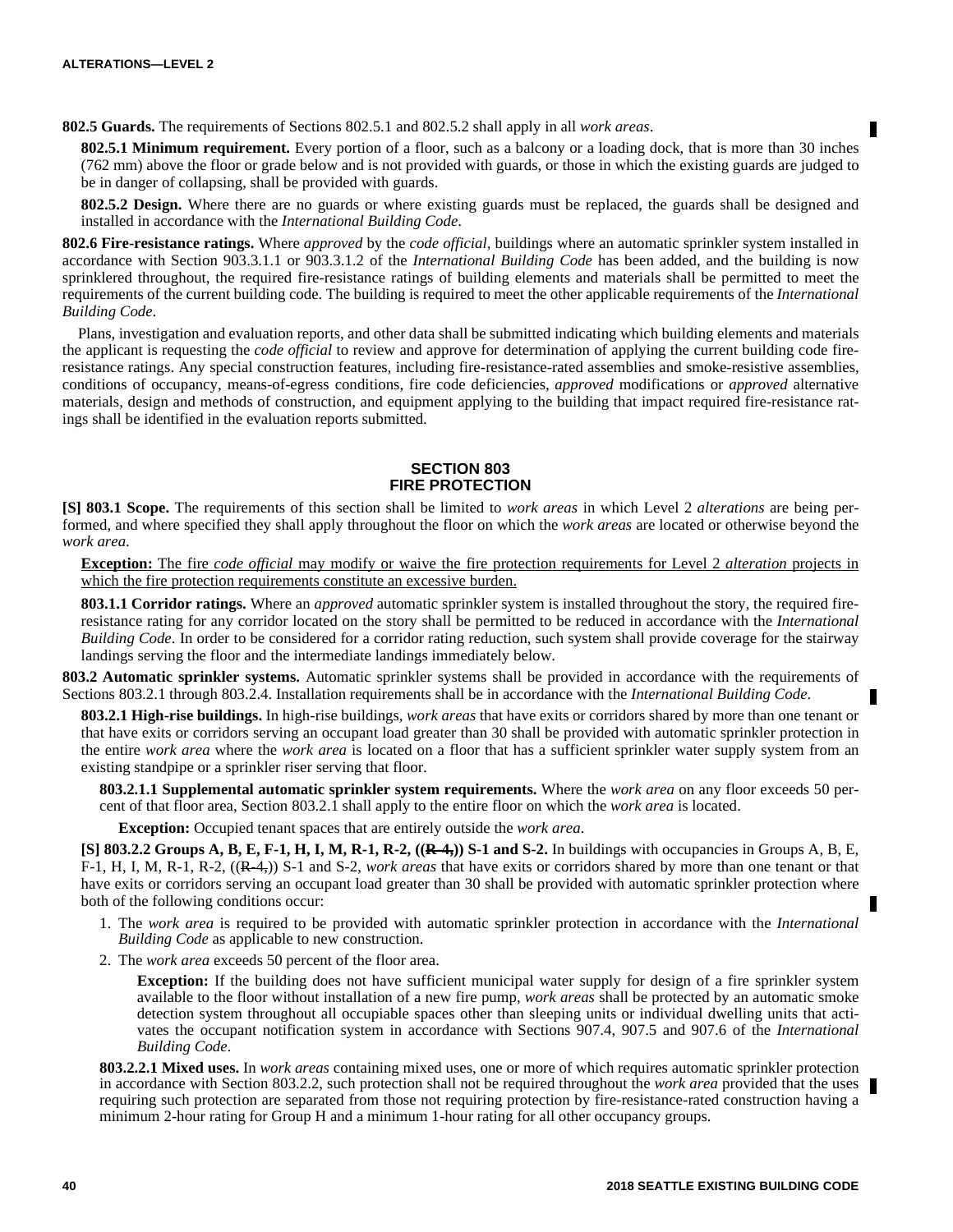**803.2.3 Windowless stories.** Work located in a windowless story, as determined in accordance with the *International Building Code*, shall be sprinklered where the *work area* is required to be sprinklered under the provisions of the *International Building Code* for newly constructed buildings and the building has a sufficient municipal water supply without installation of a new fire pump.

**803.2.4 Supervision.** Fire sprinkler systems required by this section shall be supervised by one of the following methods:

- 1. *Approved* central station system in accordance with NFPA 72.
- 2. *Approved* proprietary system in accordance with NFPA 72.
- 3. *Approved* remote station system of the jurisdiction in accordance with NFPA 72.
- 4. Where *approved* by the *code official*, *approved* local alarm service that will cause the sounding of an alarm in accordance with NFPA 72.

**Exception:** Supervision is not required for the following:

- 1. Underground gate valve with roadway boxes.
- 2. Halogenated extinguishing systems.
- 3. Carbon dioxide extinguishing systems.
- 4. Dry- and wet-chemical extinguishing systems.
- 5. Automatic sprinkler systems installed in accordance with NFPA 13R where a common supply main is used to supply both domestic and automatic sprinkler systems and a separate shutoff valve for the automatic sprinkler system is not provided.

**803.3 Standpipes.** Where the *work area* includes exits or corridors shared by more than one tenant and is located more than 50 feet (15 240 mm) above or below the lowest level of fire department access, a standpipe system shall be provided. Standpipes shall have an *approved* fire department connection with hose connections at each floor level above or below the lowest level of fire department access. Standpipe systems shall be installed in accordance with the *International Building Code*.

## **Exceptions:**

- 1. A pump shall not be required provided that the standpipes are capable of accepting delivery by fire department apparatus of not less than 250 gallons per minute (gpm) at 65 pounds per square inch (psi) (946 L/m at 448KPa) to the topmost floor in buildings equipped throughout with an automatic sprinkler system or not less than 500 gpm at 65 psi (1892 L/m at 448KPa) to the topmost floor in all other buildings. Where the standpipe terminates below the topmost floor, the standpipe shall be designed to meet (gpm/psi)  $(L/m\bar{K}Pa)$  requirements of this exception for possible future extension of the standpipe.
- 2. The interconnection of multiple standpipe risers shall not be required.

**803.4 Fire alarm and detection.** An *approved* fire alarm system shall be installed in accordance with Sections 803.4.1 through 803.4.3. Where automatic sprinkler protection is provided in accordance with Section 803.2 and is connected to the building fire alarm system, automatic heat detection shall not be required.

An *approved* automatic fire detection system shall be installed in accordance with the provisions of this code and NFPA 72. Devices, combinations of devices, appliances, and equipment shall be *approved*. The automatic fire detectors shall be smoke detectors, except that an *approved* alternative type of detector shall be installed in spaces such as boiler rooms, where products of combustion are present during normal operation in sufficient quantity to actuate a smoke detector.

**803.4.1 Occupancy requirements.** A fire alarm system shall be installed in accordance with Sections 803.4.1.1 through 803.4.1.6. Existing alarm-notification appliances shall be automatically activated throughout the building. Where the building is not equipped with a fire alarm system, alarm-notification appliances within the *work area* shall be provided and automatically activated.

#### **Exceptions:**

- 1. Occupancies with an existing, previously *approved* fire alarm system.
- 2. Where selective notification is permitted, alarm-notification appliances shall be automatically activated in the areas selected.

**803.4.1.1 Group E.** A fire alarm system shall be installed in *work areas* of Group E occupancies as required by the *International Fire Code* for existing Group E occupancies.

**803.4.1.2 Group I-1.** A fire alarm system shall be installed in *work areas* of Group I-1 residential care/assisted living facilities as required by the *International Fire Code* for existing Group I-1 occupancies.

**803.4.1.3 Group I-2.** A fire alarm system shall be installed throughout Group I-2 occupancies as required by the *International Fire Code*.

**803.4.1.4 Group I-3.** A fire alarm system shall be installed in *work areas* of Group I-3 occupancies as required by the *International Fire Code*.

**803.4.1.5 Group R-1.** A fire alarm system shall be installed in Group R-1 occupancies as required by the *International Fire Code* for existing Group R-1 occupancies.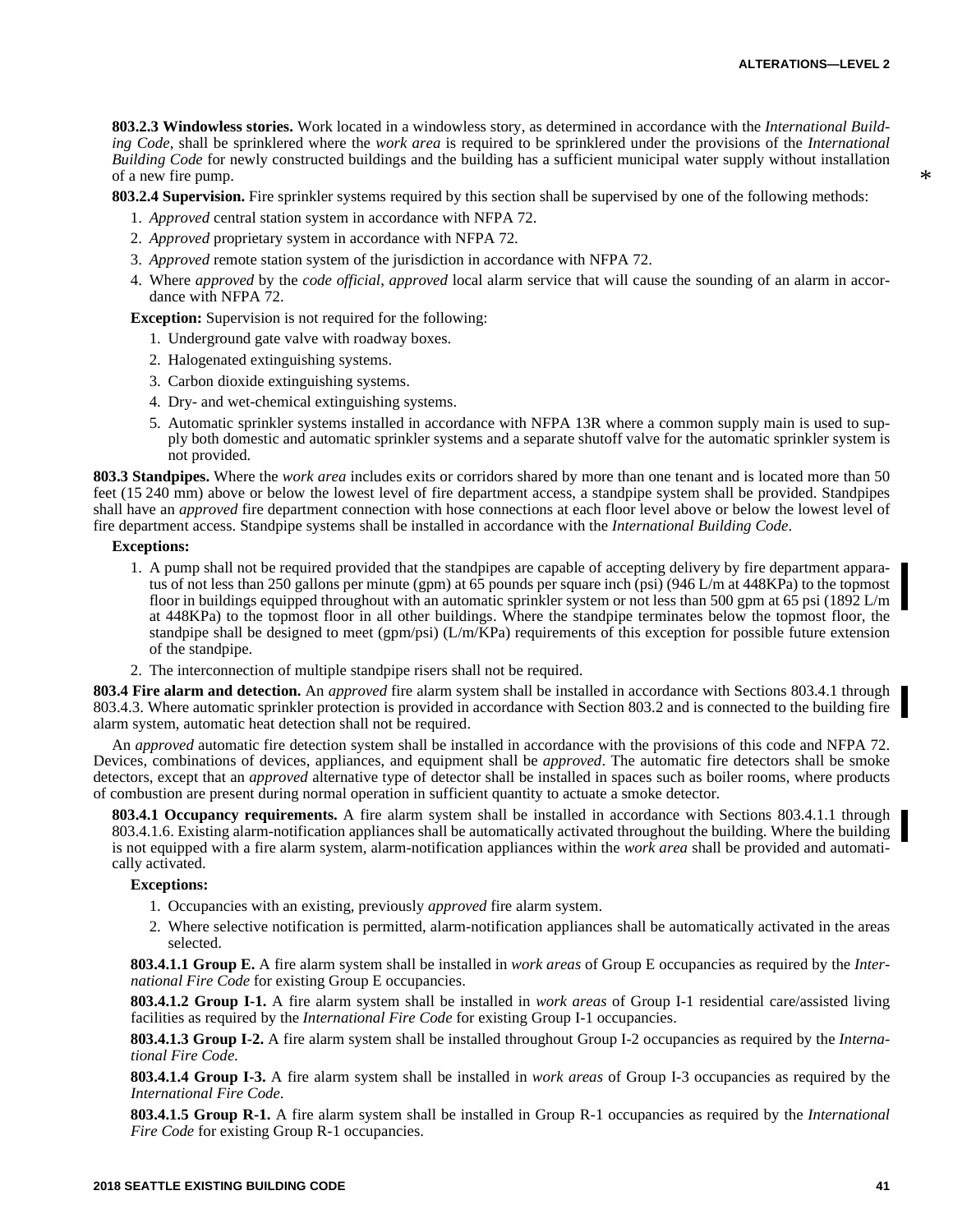**803.4.1.6 Group R-2.** A fire alarm system shall be installed in *work areas* of Group R-2 apartment buildings as required by the *International Fire Code* for existing Group R-2 occupancies.

**803.4.2 Supplemental fire alarm system requirements.** Where the *work area* on any floor exceeds 50 percent of that floor area, Section 803.4.1 shall apply throughout the floor.

**Exception:** Alarm-initiating and notification appliances shall not be required to be installed in tenant spaces outside of the *work area*.

**803.4.3 Smoke alarms.** Individual sleeping units and individual dwelling units in any *work area* in Group R and I-1 occupancies shall be provided with smoke alarms in accordance with the *International Fire Code*.

**Exception:** Interconnection of smoke alarms outside of the *work area* shall not be required.

# **SECTION 804 CARBON MONOXIDE DETECTION**

**804.1 Carbon monoxide alarms.** Any *work area* in Group I-1, I-2, I-4 and R occupancies shall be equipped with carbon monoxide alarms in accordance with Section 1103.9 of the *International Fire Code*.

## **Exceptions:**

\*

- 1. Work involving the exterior surfaces of buildings, such as the replacement of roofing or siding, the addition or replacement of windows or doors, or the addition of porches or decks.
- 2. Installation, alteration or *repairs* of plumbing or mechanical systems, other than fuel-burning appliances.

# **SECTION 805 MEANS OF EGRESS**

**805.1 Scope.** The requirements of this section shall be limited to *work areas* that include exits or corridors shared by more than one tenant within the *work area* in which Level 2 *alterations* are being performed, and where specified they shall apply throughout the floor on which the *work areas* are located or otherwise beyond the *work area*.

**805.2 General.** The means of egress shall comply with the requirements of this section.

## **Exceptions:**

- 1. Where the *work area* and the means of egress serving it complies with NFPA 101.
- 2. Means of egress complying with the requirements of the building code under which the building was constructed shall be considered to be compliant means of egress if, in the opinion of the *code official*, they do not constitute a distinct hazard to life.

**805.3 Number of exits.** The number of exits shall be in accordance with Sections 805.3.1 through 805.3.3.

**805.3.1 Minimum number.** Every story utilized for human occupancy on which there is a *work area* that includes exits or corridors shared by more than one tenant within the *work area* shall be provided with the minimum number of exits based on the occupancy and the occupant load in accordance with the *International Building Code*. In addition, the exits shall comply with Sections 805.3.1.1 and 805.3.1.2.

**[S] 805.3.1.1 Single-exit buildings.** A single exit or access to a single exit shall be permitted from spaces, any story or any occupied roof where one of the following conditions exists:

- 1. The occupant load, number of dwelling units and exit access travel distance do not exceed the values in Table 805.3.1.1(1) or 805.3.1.1(2).
- 2. In Group R-1 or R-2, nonsprinklered buildings, individual single-story or multiple-story dwelling or sleeping units shall be permitted to have a single exit or access to a single exit from the dwelling or sleeping unit provided one of the following criteria are met:
	- 2.1. The occupant load is not greater than 10 and the exit access travel distance within the unit does not exceed 75 feet (22 860 mm).
	- 2.2. The building is not more than three stories in height; all third-story space is part of dwelling with an exit access doorway on the second story; and the portion of the exit access travel distance from the door to any habitable room within any such unit to the unit entrance doors does not exceed 50 feet (15 240 mm).
- 3. In buildings of Group R-2 occupancy of any number of stories with not more than four dwelling units per floor served by an interior exit stairway; with a smokeproof enclosure in accordance with Sections 909.20 and 1023.11 of the *International Building Code* or an exterior stairway as an exit; and where the portion of the exit access travel distance from the dwelling unit entrance door to the exit is not greater than 20 feet (6096 mm).
- 4. In Group R-2 and R-3 occupancies, one means of egress is permitted within and from individual dwelling units with a maximum occupant load of 20 where the dwelling unit is equipped throughout with an automatic sprinkler system in accordance with Section 903.3.1.1 or 903.3.1.2 of the *International Building Code*.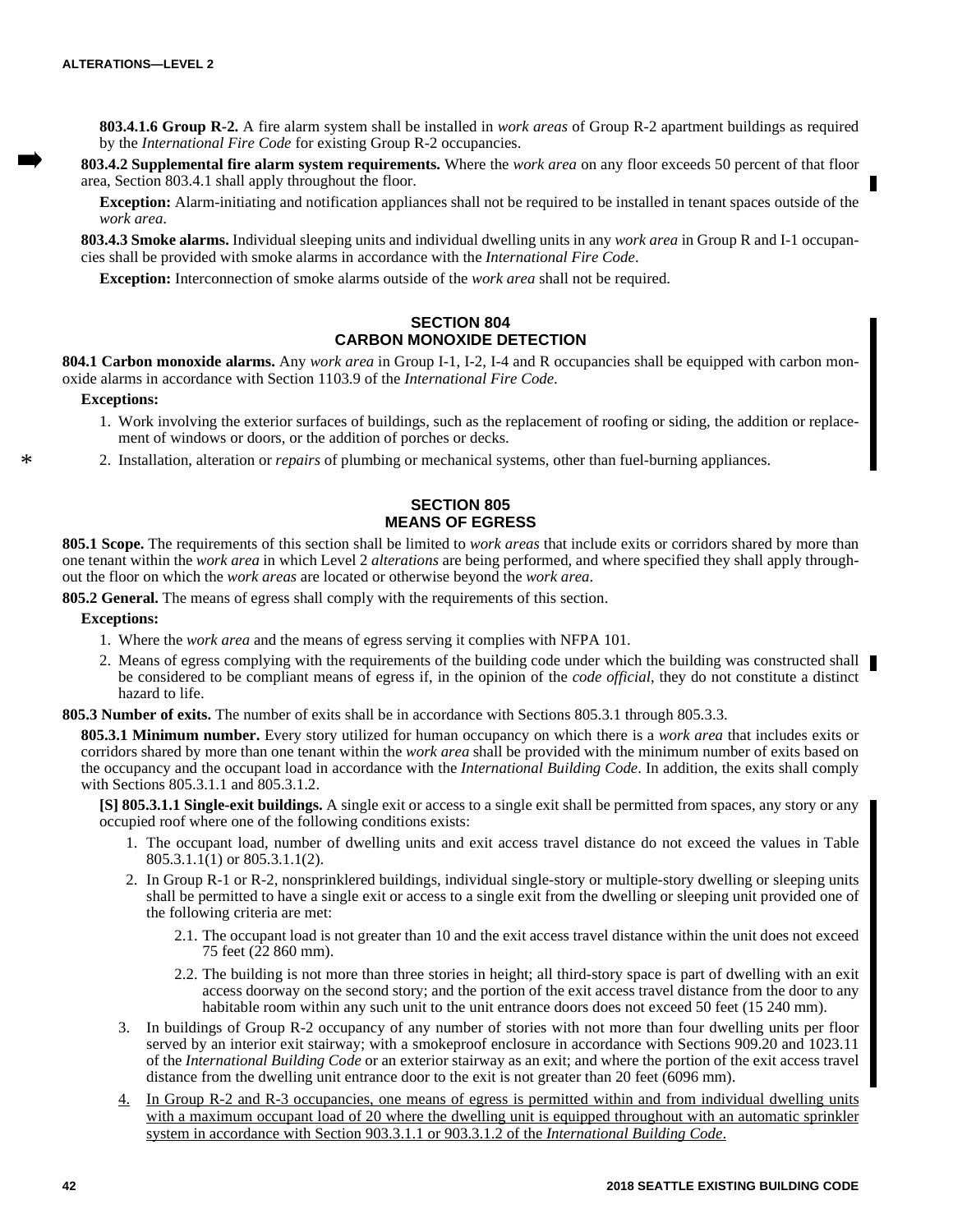#### **TABLE 805.3.1.1(1) STORIES WITH ONE EXIT OR ACCESS TO ONE EXIT FOR R-2 OCCUPANCIES**

| <b>STORY</b>                                         | <b>OCCUPANCY</b> | <b>MAXIMUM NUMBER OF DWELLING</b><br><b>UNITS</b> | <b>MAXIMUM EXIT ACCESS TRAVEL</b><br><b>DISTANCE</b> (feet) |
|------------------------------------------------------|------------------|---------------------------------------------------|-------------------------------------------------------------|
| Basement, first or second story<br>above grade plane | $R-2^a$          | 4 dwelling units                                  | 50                                                          |
| Third story above grade plane and<br>higher          | NP               | NA                                                | NA                                                          |

For SI: 1 foot = 304.8 mm.

NP = Not Permitted.

 $NA = Not Applicable.$ 

a. Group R-2, nonsprinklered and provided with emergency escape and rescue openings in accordance with Section 1030 of the *International Building Code*.

#### **TABLE 805.3.1.1(2) STORIES WITH ONE EXIT OR ACCESS TO ONE EXIT FOR OTHER OCCUPANCIES**

| <b>STORY</b>                                | <b>OCCUPANCY</b> | <b>MAXIMUM OCCUPANT</b><br><b>LOAD PER STORY</b> | <b>MAXIMUM EXIT ACCESS TRAVEL</b><br><b>DISTANCE</b> (feet) |
|---------------------------------------------|------------------|--------------------------------------------------|-------------------------------------------------------------|
| First story above or below grade<br>plane   | $B, F-2, S-2^a$  | 35                                               | 75                                                          |
| Second story above grade plane              | $B. F-2. S-2a$   | 35                                               |                                                             |
| Third story above grade plane and<br>higher | NP               | NA                                               | NA                                                          |

For  $SI: 1$  foot = 304.8 mm.

NP = Not Permitted.

NA = Not Applicable.

a. The length of exit access travel distance in a Group S-2 open parking garage shall be not more than 100 feet.

**[S] 805.3.1.2 Fire escapes. ((required.** For other than Group I-2, where more than one exit is required, an existing or newly constructed fire escape complying with Section 805.3.1.2.1 shall be accepted as providing one of the required means of egress.)) Fire escapes that are altered shall comply with this section. Existing fire escapes shall continue to be accepted as a component in the means of egress in *existing buildings* only.

**[S] ((805.3.1.2.1 Fire escape access and details.** Fire escapes shall comply with all of the following requirements:

- 1. Occupants shall have unobstructed access to the fire escape without having to pass through a room subject to locking.
- 2. Access to a new fire escape shall be through a door, except that windows shall be permitted to provide access from single dwelling units or sleeping units in Group R-1, R-2 and I-1 occupancies or to provide access from spaces having a maximum occupant load of 10 in other occupancy classifications.
	- 2.1. The window shall have a minimum net clear opening of 5.7 square feet  $(0.53 \text{ m}^2)$  or 5 square feet  $(0.46$ m<sup>2</sup>) where located at grade.
	- 2.2. The minimum net clear opening height shall be 24 inches (610 mm) and net clear opening width shall be 20 inches (508 mm).
	- 2.3. The bottom of the clear opening shall not be greater than 44 inches (1118 mm) above the floor.
	- 2.4. The operation of the window shall comply with the operational constraints of the *International Building Code*.
- 3. Newly constructed fire escapes shall be permitted only where exterior stairways cannot be utilized because of lot lines limiting the stairway size or because of the sidewalks, alleys, or roads at grade level.
- 4. Openings within 10 feet (3048 mm) of fire escape stairways shall be protected by fire assemblies having minimum 3/4-hour fire-resistance ratings.

**Exception:** Opening protection shall not be required in buildings equipped throughout with an *approved* automatic sprinkler system.

5. In all buildings of Group E occupancy, up to and including the 12th grade, buildings of Group I occupancy, rooming houses and childcare centers, ladders of any type are prohibited on fire escapes used as a required means of egress.)

**[S] 805.3.1.2.1 Location.** Where located on the front of the building and where projecting beyond the building line, the lowest landing shall be not less than 8 feet (2438 mm) or more than 12 feet (3658 mm) above grade, and shall be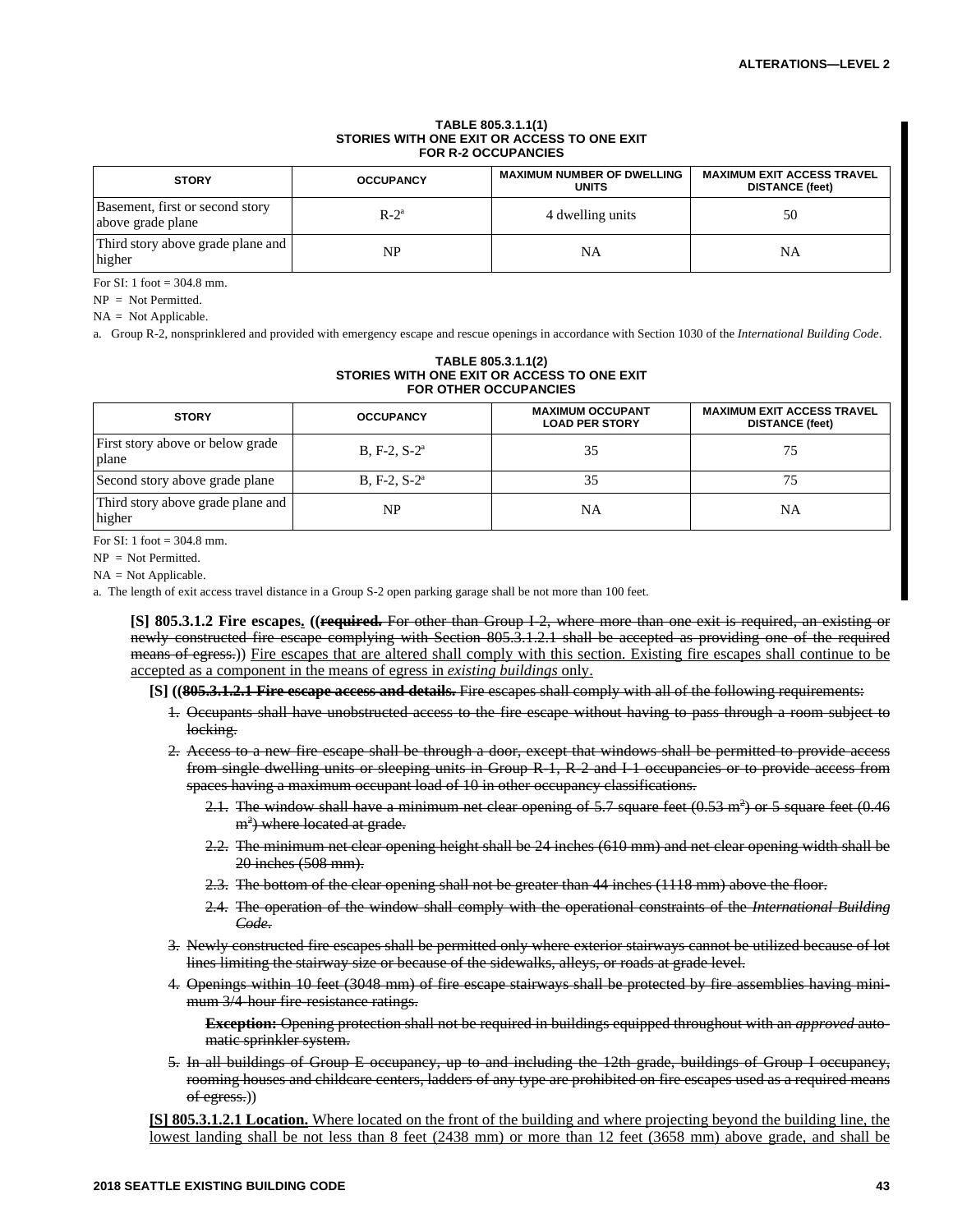equipped with a counterbalanced stairway to the street. In alleyways and thoroughfares less than 30 feet (9144 mm) wide, the clearance under the lowest landing shall be not less than 12 feet (3658 mm).

**[S] 805.3.1.2.2 Construction.** The fire escape shall be designed to support a live load of 100 pounds per square foot (4788 Pa) and shall be constructed of steel or other *approved noncombustible materials*. ((Fire escapes constructed of wood not less than nominal 2 inches (51 mm) thick are permitted on buildings of Type V construction. Walkways and railings located over or supported by combustible roofs in buildings of Types III and IV construction are permitted to be of wood not less than nominal 2 inches (51 mm) thick.))

805.3.1.2.3 Dimensions. Stairways shall be not less than 22 inches (559 mm) wide with risers not more than, and treads not less than, 8 inches (203 mm). Landings at the foot of stairways shall be not less than 40 inches (1016 mm) wide by 36 inches (914 mm) long and located not more than 8 inches (203 mm) below the door.

**[S] 805.3.1.2.4 Opening protectives.** Doors and windows along the fire escape shall be protected with 3/4-hour opening protectives.

**805.3.2 Mezzanines.** Mezzanines in the *work area* and with an occupant load of more than 50 or in which the travel distance to an exit exceeds 75 feet (22 860 mm) shall have access to not fewer than two independent means of egress.

**Exception:** Two independent means of egress are not required where the travel distance to an exit does not exceed 100 feet (30 480 mm) and the building is protected throughout with an automatic sprinkler system.

**805.3.3 Main entrance—Group A.** Buildings of Group A with an occupant load of 300 or more shall be provided with a main entrance capable of serving as the main exit with an egress capacity of not less than one-half of the total occupant load. The remaining exits shall be capable of providing one-half of the total required exit capacity.

**Exception:** Where a main exit is not well defined or where multiple main exits are provided, exits shall be permitted to be distributed around the perimeter of the building provided that the total width of egress is not less than 100 percent of the required width.

**805.4 Egress doorways.** Egress doorways in any *work area* shall comply with Sections 805.4.1 through 805.4.5.

**805.4.1 Two egress doorways required.** Work areas shall be provided with two egress doorways in accordance with the requirements of Sections 805.4.1.1 and 805.4.1.2.

**805.4.1.1 Occupant load and travel distance.** In any *work area*, all rooms and spaces having an occupant load greater than 50 or in which the travel distance to an exit exceeds 75 feet (22 860 mm) shall have not fewer than two egress doorways.

# **Exceptions:**

1. Storage rooms having a maximum occupant load of 10.

2. Where the *work area* is served by a single exit in accordance with Section 805.3.1.1.

**805.4.1.2 Group I-2.** In buildings of Group I-2 occupancy, any patient sleeping room or suite of patient rooms greater than 1,000 square feet (93 m<sup>2</sup>) within the *work area* shall have not fewer than two egress doorways.

**805.4.2 Door swing.** In the *work area* and in the egress path from any *work area* to the exit discharge, all egress doors serving an occupant load greater than 50 shall swing in the direction of exit travel.

**805.4.2.1 Supplemental requirements for door swing.** Where the *work area* exceeds 50 percent of the floor area, door swing shall comply with Section 805.4.2 throughout the floor.

**Exception:** Means of egress within or serving only a tenant space that is entirely outside the *work area*.

**805.4.3 Door closing.** In any *work area*, all doors opening onto an exit passageway at grade or an exit stairway shall be selfclosing or automatic-closing by listed closing devices.

# **Exceptions:**

1. Where exit enclosure is not required by the *International Building Code*.

2. Means of egress within or serving only a tenant space that is entirely outside the *work area*.

**805.4.3.1 Supplemental requirements for door closing.** Where the *work area* exceeds 50 percent of the floor area, doors shall comply with Section 805.4.3 throughout the exit stairway from the *work area* to, and including, the level of exit discharge.

**805.4.4 Panic hardware.** In any *work area*, and in the egress path from any *work area* to the exit discharge, in buildings or portions thereof of Group A assembly occupancies with an occupant load greater than 100, all required exit doors equipped with latching devices shall be equipped with *approved* panic hardware.

**805.4.4.1 Supplemental requirements for panic hardware.** Where the *work area* exceeds 50 percent of the floor area, panic hardware shall comply with Section 805.4.4 throughout the floor.

**Exception:** Means of egress within a tenant space that is entirely outside the *work area*.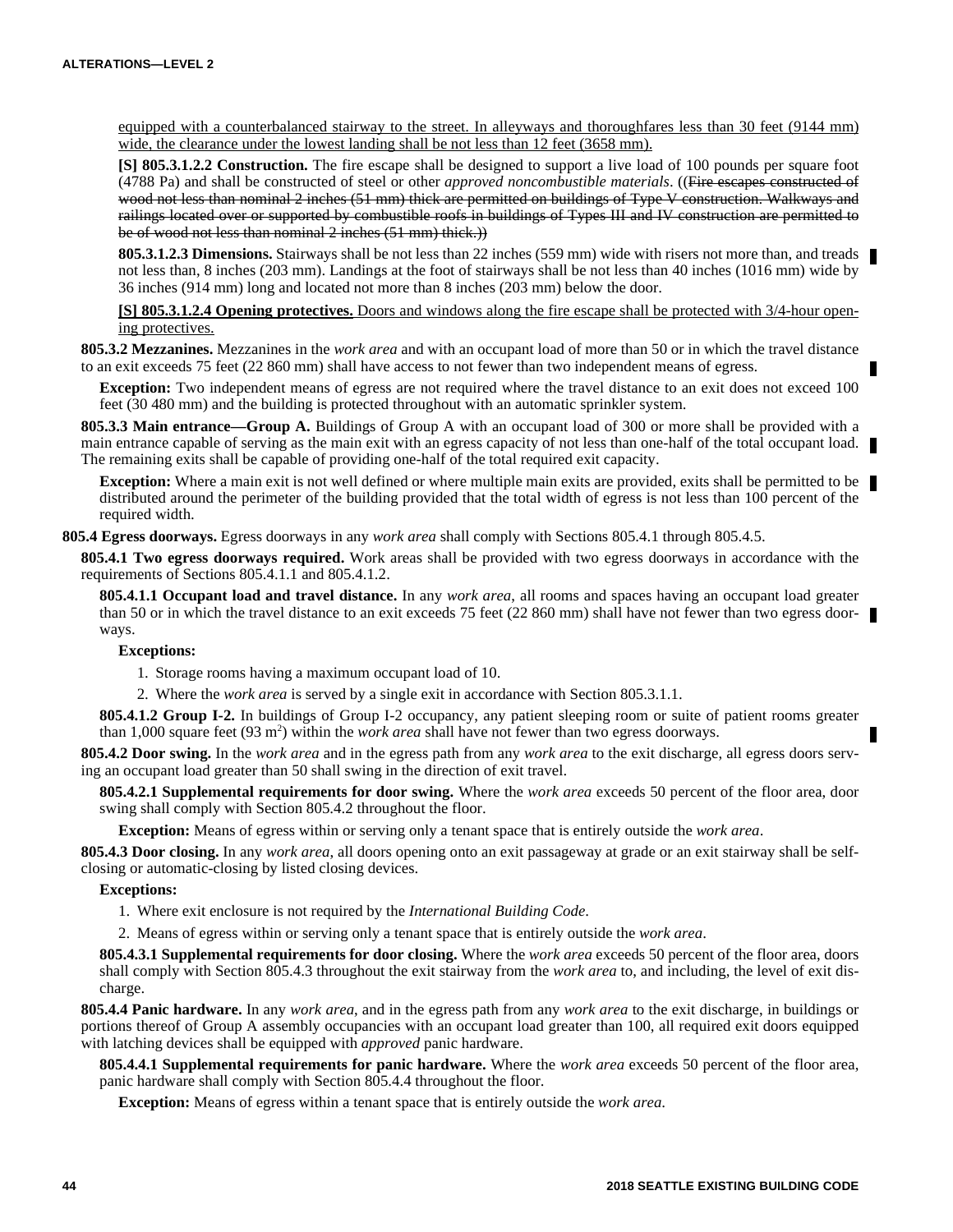**805.4.5 Emergency power source in Group I-3.** Power-operated sliding doors or power-operated locks for swinging doors shall be operable by a manual release mechanism at the door. Emergency power shall be provided for the doors and locks in accordance with Section 2702 of the *International Building Code*.

# **Exceptions:**

- 1. Emergency power is not required in facilities with 10 or fewer locks complying with the exception to Section 408.4.1 of the *International Building Code*.
- 2. Emergency power is not required where remote mechanical operating releases are provided.

**805.5 Openings in corridor walls.** Openings in corridor walls in any *work area* shall comply with Sections 805.5.1 through 805.5.4.

**Exception:** Openings in corridors where such corridors are not required to be rated in accordance with the *International Building Code*.

**805.5.1 Corridor doors.** Corridor doors in the *work area* shall not be constructed of hollow core wood and shall not contain louvers. Dwelling unit or sleeping unit corridor doors in *work areas* in buildings of Groups R-1, R-2, and I-1 shall be not less than 1-3/8-inch (35 mm) solid core wood or *approved* equivalent and shall not have any glass panels, other than *approved* wired glass or other *approved* glazing material in metal frames. Dwelling unit or sleeping unit corridor doors in *work areas* in buildings of Groups R-1, R-2, and I-1 shall be equipped with *approved* door closers. Replacement doors shall be 1-3/4-inch (44 mm) solid bonded wood core or *approved* equivalent, unless the existing frame will accommodate only a 1-3/8-inch (35 mm) door.

#### **Exceptions:**

- 1. Corridor doors within a dwelling unit or sleeping unit.
- 2. Existing doors meeting the requirements of *Guidelines on Fire Ratings of Archaic Materials and Assemblies* (IEBC Resource A) for a rating of 15 minutes or more shall be accepted as meeting the provisions of this requirement.
- 3. Existing doors in buildings protected throughout with an *approved* automatic sprinkler system shall be required only to resist smoke, be reasonably tight fitting, and shall not contain louvers.
- 4. In group homes with not more than 15 occupants and that are protected with an *approved* automatic detection system, closing devices are not required.
- 5. Door assemblies having a fire protection rating of not less than 20 minutes.

**805.5.2 Transoms.** In all buildings of Group I-1, I-2, R-1 and R-2 occupancies, all transoms in corridor walls in *work areas* shall be either glazed with 1/4-inch (6.4 mm) wired glass set in metal frames or other glazing assemblies having a fire protection rating as required for the door and permanently secured in the closed position or sealed with materials consistent with the corridor construction.

**805.5.3 Other corridor openings.** In any *work area*, any other sash, grille, or opening in a corridor and any window in a corridor not opening to the outside air shall be sealed with materials consistent with the corridor construction.

**805.5.3.1 Supplemental requirements for other corridor opening.** Where the *work area* exceeds 50 percent of the floor area, Section 805.5.3 shall be applicable to all corridor windows, grills, sashes, and other openings on the floor.

**Exception:** Means of egress within or serving only a tenant space that is entirely outside the *work area*.

**805.5.4 Supplemental requirements for corridor openings.** Where the *work area* on any floor exceeds 50 percent of the floor area, the requirements of Sections 805.5.1 through 805.5.3 shall apply throughout the floor.

**805.6 Dead-end corridors.** Dead-end corridors in any *work area* shall not exceed 35 feet (10 670 mm).

#### **Exceptions:**

- 1. Where dead-end corridors of greater length are permitted by the *International Building Code*.
- 2. In other than Group A and H occupancies, the maximum length of an existing dead-end corridor shall be 50 feet (15 240 mm) in buildings equipped throughout with an automatic fire alarm system installed in accordance with the *International Building Code*.
- 3. In other than Group A and H occupancies, the maximum length of an existing dead-end corridor shall be 70 feet (21 356 mm) in buildings equipped throughout with an automatic sprinkler system installed in accordance with the *International Building Code*.
- 4. In other than Group A and H occupancies, the maximum length of an existing, newly constructed, or extended dead-end corridor shall not exceed 50 feet (15 240 mm) on floors equipped with an automatic sprinkler system installed in accordance with the *International Building Code*.

**805.7 Means-of-egress lighting.** Means-of-egress lighting shall be in accordance with this section, as applicable.

**805.7.1 Artificial lighting required.** Means of egress in all work areas shall be provided with artificial lighting in accordance with the requirements of the *International Building Code.*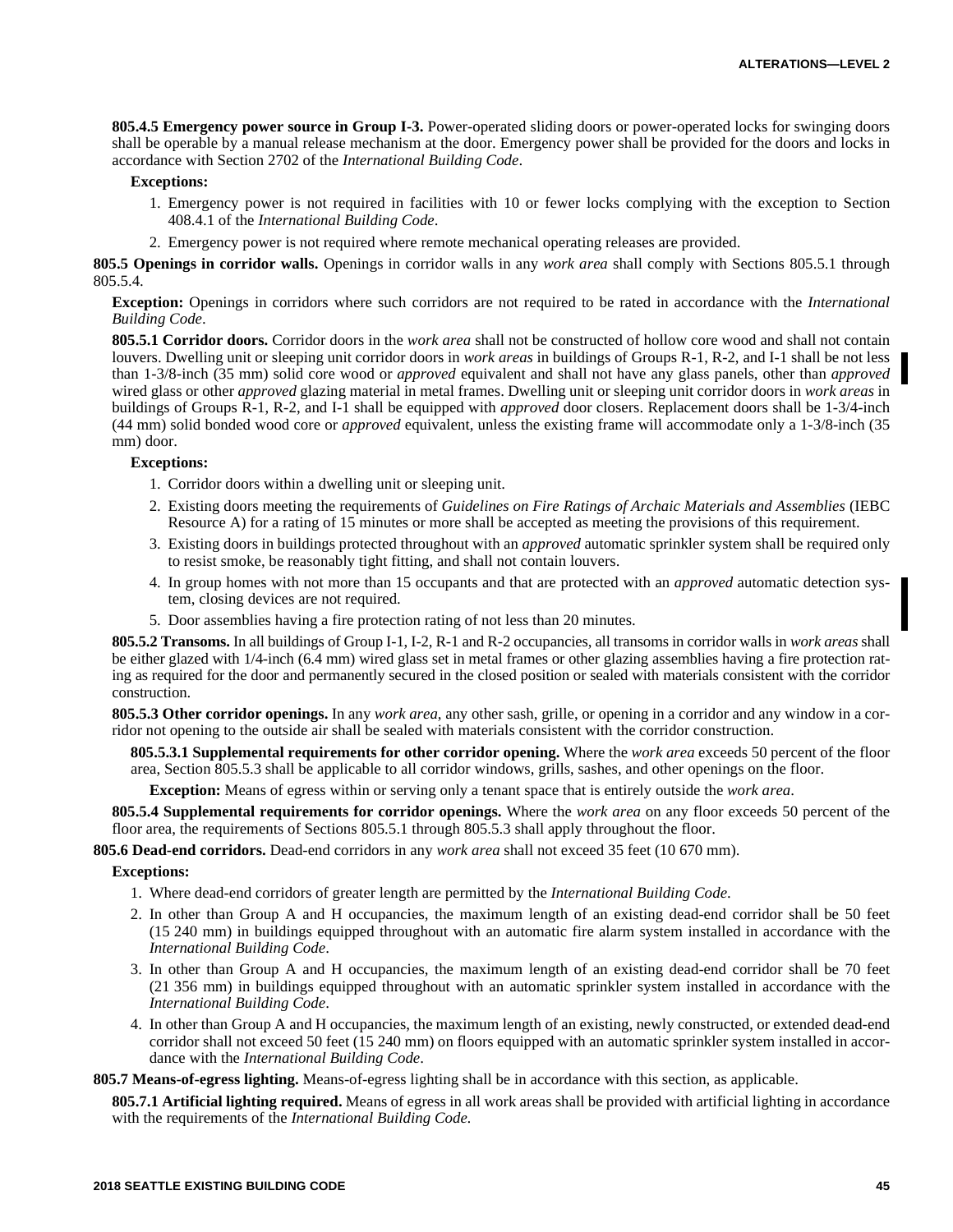**805.7.2 Supplemental requirements for means-of-egress lighting.** Where the *work area* on any floor exceeds 50 percent of that floor area, means of egress throughout the floor shall comply with Section 805.7.1.

**Exception:** Means of egress within or serving only a tenant space that is entirely outside the *work area*.

**805.8 Exit signs.** Exit signs shall be in accordance with this section, as applicable.

**805.8.1 Work areas.** Means of egress in all *work areas* shall be provided with exit signs in accordance with the requirements of the *International Building Code*.

**805.8.2 Supplemental requirements for exit signs.** Where the *work area* on any floor exceeds 50 percent of that floor area, means of egress throughout the floor shall comply with Section 805.8.1.

**Exception:** Means of egress within a tenant space that is entirely outside the *work area*.

**805.9 Handrails.** The requirements of Sections 805.9.1 and 805.9.2 shall apply to handrails from the *work area* floor to, and including, the level of exit discharge.

**805.9.1 Minimum requirement.** Every required exit stairway that is part of the means of egress for any *work area* and that has three or more risers and is not provided with not fewer than one handrail, or in which the existing handrails are judged to be in danger of collapsing, shall be provided with handrails for the full length of the stairway on not fewer than one side. Exit stairways with a required egress width of more than 66 inches (1676 mm) shall have handrails on both sides.

**805.9.2 Design.** Handrails required in accordance with Section 805.9.1 shall be designed and installed in accordance with the provisions of the *International Building Code*.

**805.10 Refuge areas.** Where *alterations* affect the configuration of an area utilized as a refuge area, the capacity of the refuge area shall not be reduced below that required in Sections 805.10.1 and 805.10.2.

**805.10.1 Capacity.** The required capacity of refuge areas shall be in accordance with Sections 805.10.1.1 through 805.10.1.3.

**805.10.1.1 Group I-2.** In Group I-2 occupancies, the required capacity of the refuge areas for smoke compartments in accordance with Section 407.5.1 of the *International Building Code* shall be maintained.

**805.10.1.2 Group I-3.** In Group I-3 occupancies, the required capacity of the refuge areas for smoke compartments in accordance with Section 408.6.2 of the *International Building Code* shall be maintained.

**805.10.1.3 Ambulatory care.** In ambulatory care facilities required to be separated by Section 422.2 of the *International Building Code*, the required capacity of the refuge areas for smoke compartments in accordance with Section 422.3.2 of the *International Building Code* shall be maintained.

**805.10.2 Horizontal exits.** The required capacity of the refuge area for horizontal exits in accordance with Section 1026.4 of the *International Building Code* shall be maintained.

**805.11 Guards.** The requirements of Sections 805.11.1 and 805.11.2 shall apply to guards from the *work area* floor to, and including, the level of exit discharge but shall be confined to the egress path of any *work area*.

**805.11.1 Minimum requirement.** Every open portion of a stairway, landing, or balcony that is more than 30 inches (762 mm) above the floor or grade below and is not provided with guards, or those portions in which existing guards are judged to be in danger of collapsing, shall be provided with guards.

**805.11.2 Design.** Guards required in accordance with Section 805.11.1 shall be designed and installed in accordance with the *International Building Code*.

# **SECTION 806 STRUCTURAL**

**[S][BS] 806.1 General.** Structural elements and systems within buildings undergoing Level 2 *alterations* shall comply with ((this section)) Section 303.

## **[S] ((SECTION 807 ELECTRICAL**

**807.1 New installations.** Newly installed electrical equipment and wiring relating to work done in any *work area* shall comply with all applicable requirements of NFPA 70 except as provided for in Section 807.3.

**807.2 Existing installations.** Existing wiring in all *work areas* in Group A-1, A-2, A-5, H and I occupancies shall be upgraded to meet the materials and methods requirements of Chapter 7.

**807.3 Residential occupancies.** In Group R-2, R-3 and R-4 occupancies and buildings regulated by the *International Residential Code*, the requirements of Sections 807.3.1 through 807.3.7 shall be applicable only to *work areas* located within a dwelling unit.

\*